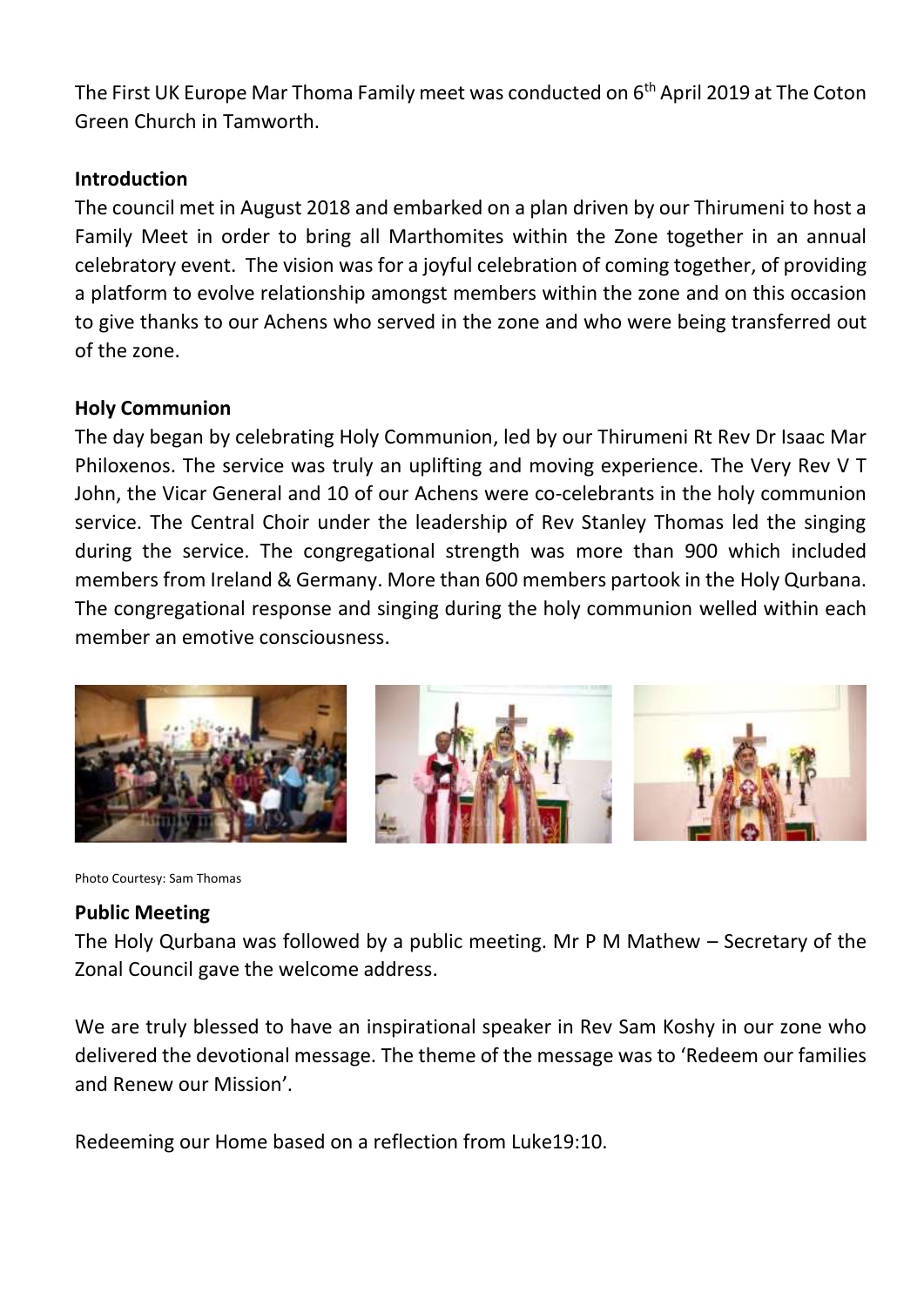Redeem our home from,

- Misconception by challenging us to be based on a commitment to God.
- Gadgetism that occupies our time that could otherwise be spent with the family.
- Redeem our home from permissiveness (Philippians 3:18,19)

Renew our home to Christian Mission by,

- Evangelising our home  $-$  Deuteronomy 6:  $5 9$
- Our homes to be intergenerational, working together Psalm 128: 6
- Our mission to other families Luke 1: 39 45
- Renew our home for the mission of the church  $-$  Acts 16: 12  $-$  15, 40

Achen's message was intergenerational and resonated well across all age groups with anecdotes and humour.

Dr Zac Varghese introduced the book 'Festschrift', brought out by The Diocese of North America on the occasion of our Thirumeni completing 25 years of service as an Episcopa. Thirumeni released the book in UK and in his presidential address gave thanks for being able to serve the church and sought our prayers and support as he continues in his ministry.

We had an occasion to honour and acknowledge the work done by Miss Amika George in campaigning for free menstrual products for school girls from low income families. Amika started the campaign after she learned that her peers were skipping school because of period poverty. Philip Hammond in his spring statement pledged funding to provide free sanitary products in all English secondary schools. Her work has won her global and national awards.

As a zone, it is for the first time that we are able to felicitate our Achens who were being transferred from the zone with a presentation of a memento by our Thirumeni. Very Rev V T John gave a response on behalf of the all the Achens to the felicitation.

The public meeting was compered by Mrs Lincy Philip.





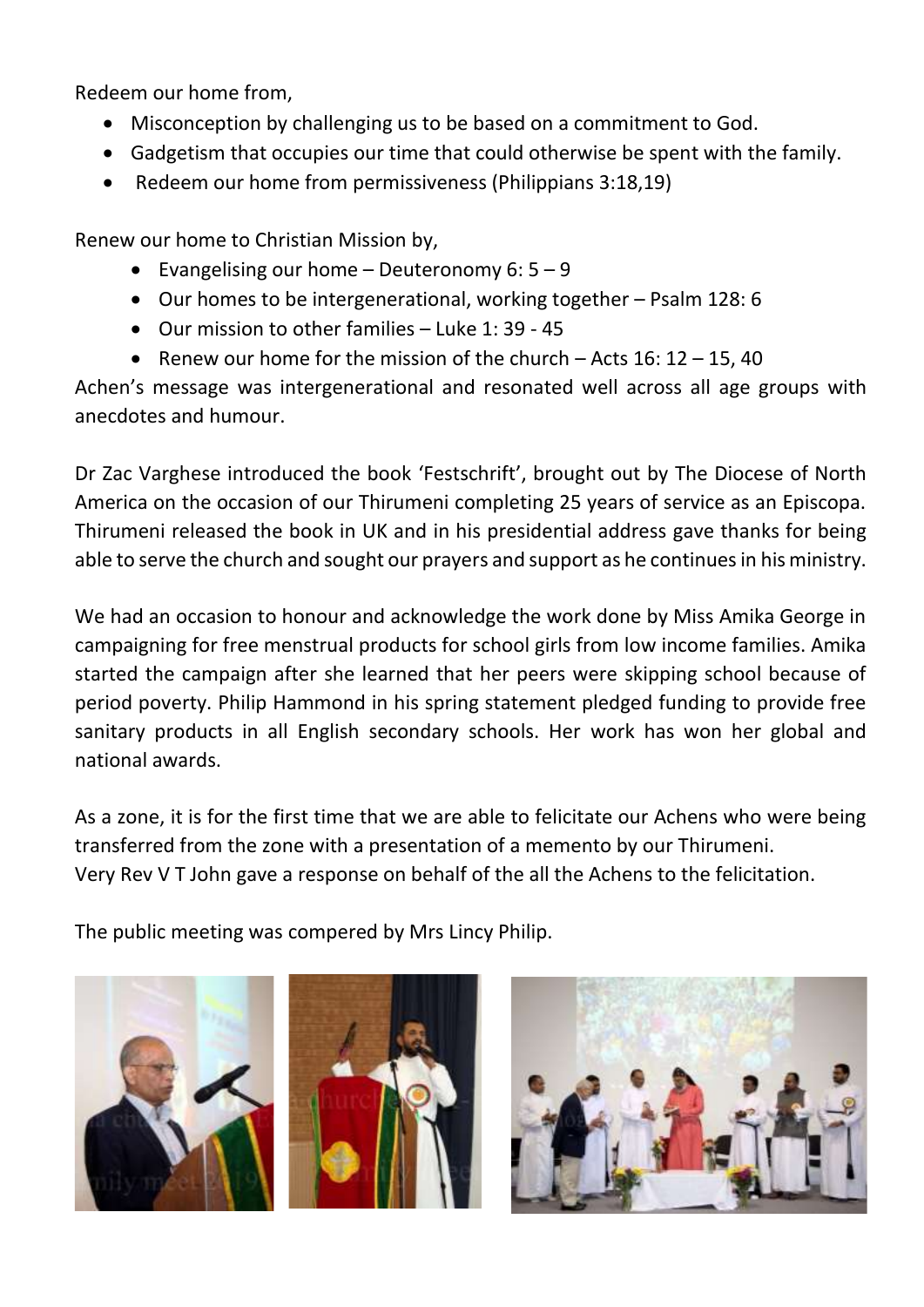

**Photo Courtesy: Sam Thomas**

### **Organisation Presentation**

The post lunch session in the afternoon was dedicated for presentation by the various Zonal Organisation.

The Sunday School presented 2 songs as a centre with a participation of almost 200 children.

The Sevikha Sangham, North and SouthZones, each presented a skit.

The Youth ,as a centre, presented a Song and a dance.

The Edavaka Mission presented a skit.